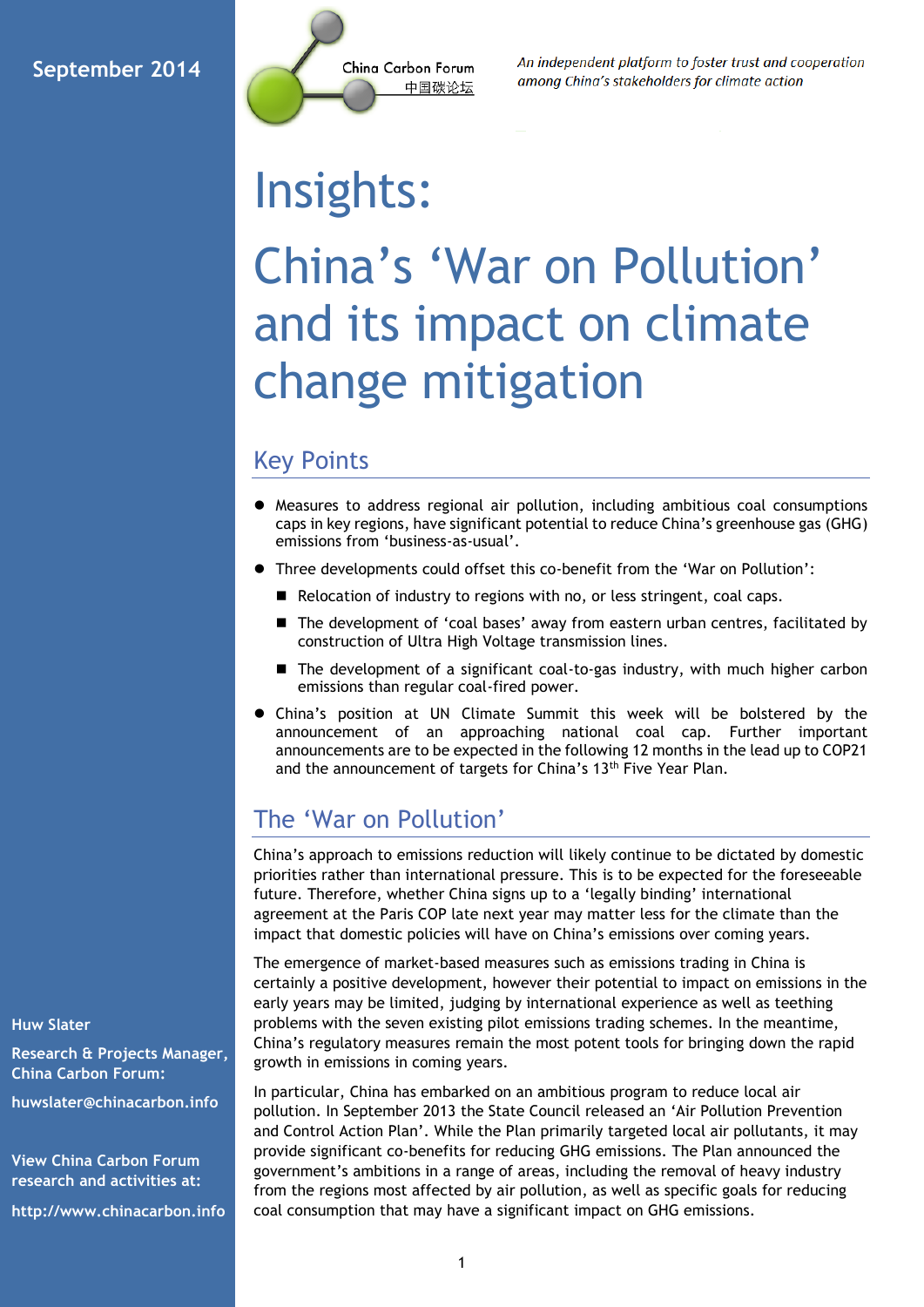

The plan set out the following objectives:

- Sets mid and long-term national coal consumption cap targets.
- Aims to decrease the share of coal in total energy consumption to less than 65% by 2017.
- Beijing-Tianjin-Hebei, Yangtze River Delta and Pearl River Delta regions will aim to have negative growth of coal consumption by 2017, with coal to be replaced by increasing imported electricity, natural gas supply and use of non-fossil energy.
- Prohibits the building of new power plants in the key regions listed above.
- Requires that any projects requiring new coal consumption should offset the same or more amount of coal.

In March, Premier Li Keqiang emphasised the sense of urgency, stating that the government would "declare war against pollution". A recent Greenpeace report suggested that coal consumption caps, especially in the three major eastern industrial regions, may reduce emissions by 700 MT in 2017 and 1,300 MT in 2020 from business-as-usual. Reduction of this scale could bring China's emissions trajectory close to its proportionate contribution within a global agreement limiting global warming to 2 degrees (International Energy Agency 450ppm scenario). It would also represent the largest single emissions reduction effort from business-as-usual by any country, including the EU and US. Finally, earlier this month, the State Council released draft revisions to the *Air Pollution Prevention and Control Law*. This document committed to "establish mid- and long-term targets to cap coal consumption".

## Obstacles to achieving a climate co-benefit

While these are hopeful developments, CCF suggests three important provisos that should be considered in relation to the overall GHG mitigation effort.

1) Relocation of heavy industry. The existing coal caps cover some of the heaviest coal-consuming regions, however there are some key regions not currently covered. The chart below shows that while existing caps cover important polluting regions such as Shandong and Hebei, equally significant provinces such as Inner Mongolia and Shanxi are not covered. If industries are forced out of regions such as the Beijing-Tianjin-Hebei region as a result of the regional coal caps, there is a danger that they could relocate to neighbouring regions either not covered by a cap or with a much less stringent requirement. It is important that while the central government decides how to implement its national coal consumption targets, western provinces do not become home to rapid growth in industrial coal consumption.



2) Development of western 'Coal Bases'. Three solutions proposed in the 'Air Pollution Action Plan' to displace coal consumption in the urbanised east were: increased use of gas, more non-fossil energy sources, and increased importing of electricity. The first two of these strategies promises significant co-benefits for the reduction of greenhouse gas emissions, while the third may prove to undercut many of the benefits. Until recently, coal from China's coal-rich western provinces was mostly transported via train to central and eastern regions for the generation of electricity locally. Now, the development of western coal bases is being encouraged, together with investment in UHV transmission lines, so that power generated close to the coal source can be sent to eastern urban centres efficiently. Already, "2 AC and 4 DC UHV lines have been built to transmit electricity from these bases to loading centers in the east to meet the demand of the economy and pollution control objectives", according to Mou Dunguo at the Centre for Energy Economics at Xiamen University. This strategy has been promoted heavily by prominent figures such as State Grid's CEO Liu Zhenya, and in a statement by President Xi Jinping during a meeting with central leaders on China's energy security strategy in June.